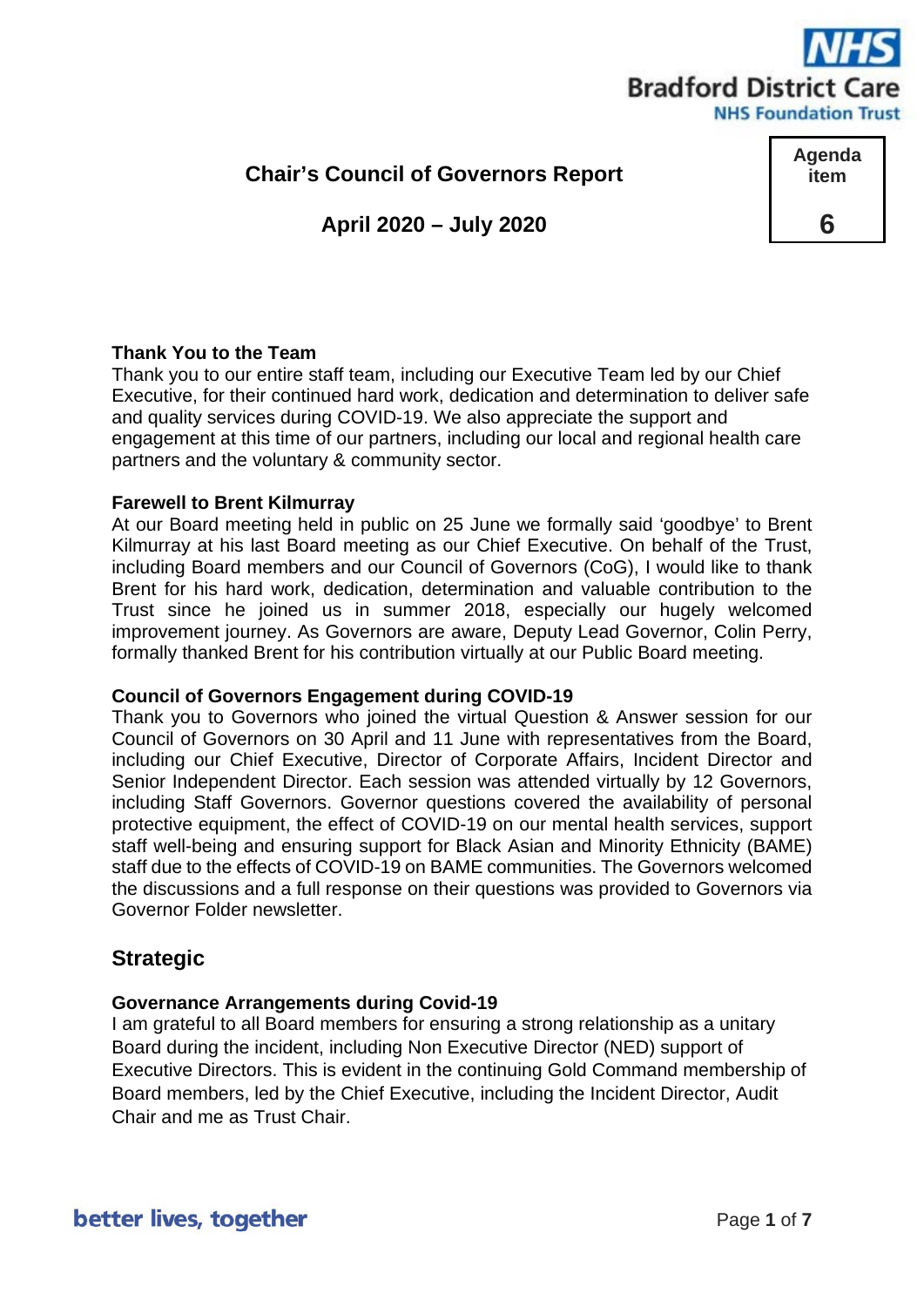

We continue to streamline our governance during this period, though have not stood down our work, reducing meetings times and agendas to focus on priority items for the incident and business as usual. A review of this is taking place by the Corporate Governance team, including the continuing management of deferred items and an online survey with Board members with the results informing re-set and recovery plans.

Board level virtual service visits have been taking place since March 2020, and a programme of Governors observed virtual visits have been taking place since June. These visits are complemented by virtual quality & safety visits led by our Quality Governance team.

We held an additional Board meeting in public June by exception due to the COVID-19 incident and it being Brent Kilmurray's last Board meeting. The Board considered our response to COVID -19, the results of our COVID -19 Learning Week with staff and service users to inform our reset and recovery plans, our continuing work to meet the national Well-Led Framework and an update from me, including on Chief Executive Recruitment and Non Executive Director appraisals. Thank you to the eight Staff and Public Governors who joined the virtual Board meeting to observe the discussions. The Board Assurance Framework and Corporate Risk Register were not included in the meeting due to the meeting not being routine, though those documents will be included in the routine Board meeting held in public in July

### **Well-Led Development Work**

Our Director of Corporate Affairs reported to the June Board meeting held in public on our continuing work on meeting the NHS Well-Led Framework (National Well-Led information here – www. improvement.nhs.uk/resources/well-led-framework/),), improving our standards and practice in response to the June 2019 BDCFT report from the Care Quality Commission (CQC 2019 Report here, including on Well-Led [www.cqc.org.uk/provider/TAD/reports\)](http://www.cqc.org.uk/provider/TAD/reports). A series of development activities are taking place during July – September this year to support our journey to fully meet the Well-Led Framework.

To note, representatives from the CQC inspection team no longer plan to observe our next series of Board related virtual meetings or meeting Governors due to the need to focus on the new CQC Emergency Support Framework during COVID-19. Further details are available here: [https://www.cqc.org.uk/guidance-providers/how](https://www.cqc.org.uk/guidance-providers/how-we-inspect-regulate/emergency-support-framework-what-expect)[we-inspect-regulate/emergency-support-framework-what-expect](https://www.cqc.org.uk/guidance-providers/how-we-inspect-regulate/emergency-support-framework-what-expect) (The Inspection Team did observe our Audit Committee and Finance, Business & Investment Committee in May).

The CQC is using the Emergency Support Framework to use and share information to target support where it is needed most, to have open and honest conversations with NHS Trusts, and to take "action to keep people safe and to protect people's human rights." The Framework applies to the Trust, and it has been reviewed in the Trust's Gold Command meetings of Board members, led by the Chief Executive, in relation to responding to the pandemic.

# better lives, together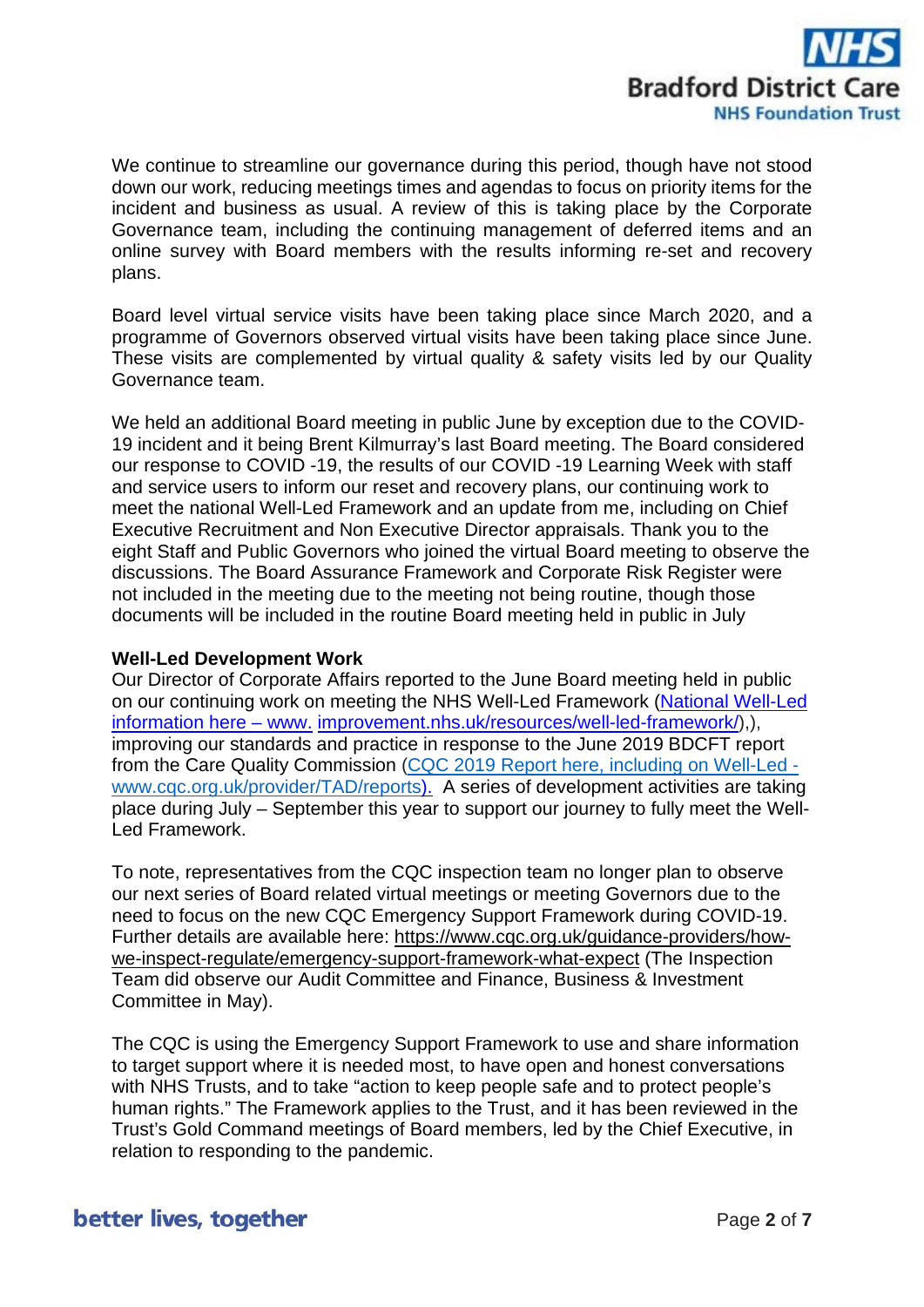

# **Lynfield Mount Hospital Redevelopment and Capital Regime Progress Update**

The June Private Board meeting included an update on the progress the Lynfield Mount Hospital Strategic Outline Case (SOC) for the site's proposed capital plans since the draft SOC was presented to Board in March 2020. The full SOC will be presented at the July Private Board meeting in line with local and regional system capital planning and changing national guidance, and the CoG will be briefed on development plans as relevant.

#### **The Council of Governors is asked to note the above updates.**

# **Outcomes Focused**

# **Supporting BAME staff during covid-19**

The Trust has worked with our Aspiring Cultures Network of BAME staff during COVID-19 to ensure that risk assessments take place for all BAME staff due to the national guidance and reporting on the disproportionate effects of covid-19 on BAME communities. All substantive and bank BAME staff have received a risk assessment ahead of national guidance.

Governors may find helpful the following Public Health England (PHE) publications on the effects of COVID-19 on BAME communities and vulnerable people:

- PHE Publication on the effects of covid-19 on BAME communities of 16 June 2020: [https://www.gov.uk/government/publications/covid-19-understanding](https://www.gov.uk/government/publications/covid-19-understanding-the-impact-on-bame-communities)[the-impact-on-bame-communities](https://www.gov.uk/government/publications/covid-19-understanding-the-impact-on-bame-communities)
- PHE Covid-19 Disparities Report of June 2020 : [https://assets.publishing.service.gov.uk/government/uploads/system/uploads/](https://eur02.safelinks.protection.outlook.com/?url=https%3A%2F%2Fassets.publishing.service.gov.uk%2Fgovernment%2Fuploads%2Fsystem%2Fuploads%2Fattachment_data%2Ffile%2F892085%2Fdisparities_review.pdf&data=01%7C01%7Ccathy.elliott%40bdct.nhs.uk%7C19c07a0850224e9894be08d8136fefa1%7Cf377edd1c32a465086639fc3ec794b84%7C1&sdata=Rvfx%2BMHn1Hahf8niSXwh%2FC%2BTkoOMuxJ6pFPWWe75Spk%3D&reserved=0) [attachment\\_data/file/892085/disparities\\_review.pdf](https://eur02.safelinks.protection.outlook.com/?url=https%3A%2F%2Fassets.publishing.service.gov.uk%2Fgovernment%2Fuploads%2Fsystem%2Fuploads%2Fattachment_data%2Ffile%2F892085%2Fdisparities_review.pdf&data=01%7C01%7Ccathy.elliott%40bdct.nhs.uk%7C19c07a0850224e9894be08d8136fefa1%7Cf377edd1c32a465086639fc3ec794b84%7C1&sdata=Rvfx%2BMHn1Hahf8niSXwh%2FC%2BTkoOMuxJ6pFPWWe75Spk%3D&reserved=0)

# **COVID-19 Learning Week Results**

The Trust has held a Learning Week during covid-19 with 700+ staff and 150 service users and a review of the Trust's progress in 2019/20 in delivering our Better Lives, Together strategy. A summary of the Learning Week during COVID-19 was shared via the 26 June CoG Governor Folder and in the CoG 2 July meeting's documents in order to share the results and Trust response to date. As you appreciate, this is an opportunity to reflect on the strategy and ways of working against the Trust's COVID-19 recovery plans, including service provision and interactions with service users.

# **The Council of Governors is asked to note the results of the Learning Week and share views from their constituents on service provision during COVID-19.**

# **Partnerships & Stakeholders**

#### **Developing Integrated Care**

During COVID-19 we have worked with partners to set up new services, such as to discharge large numbers of people from acute hospitals and our COVID-19 community team supporting care homes, and particularly seen great partnership

# better lives, together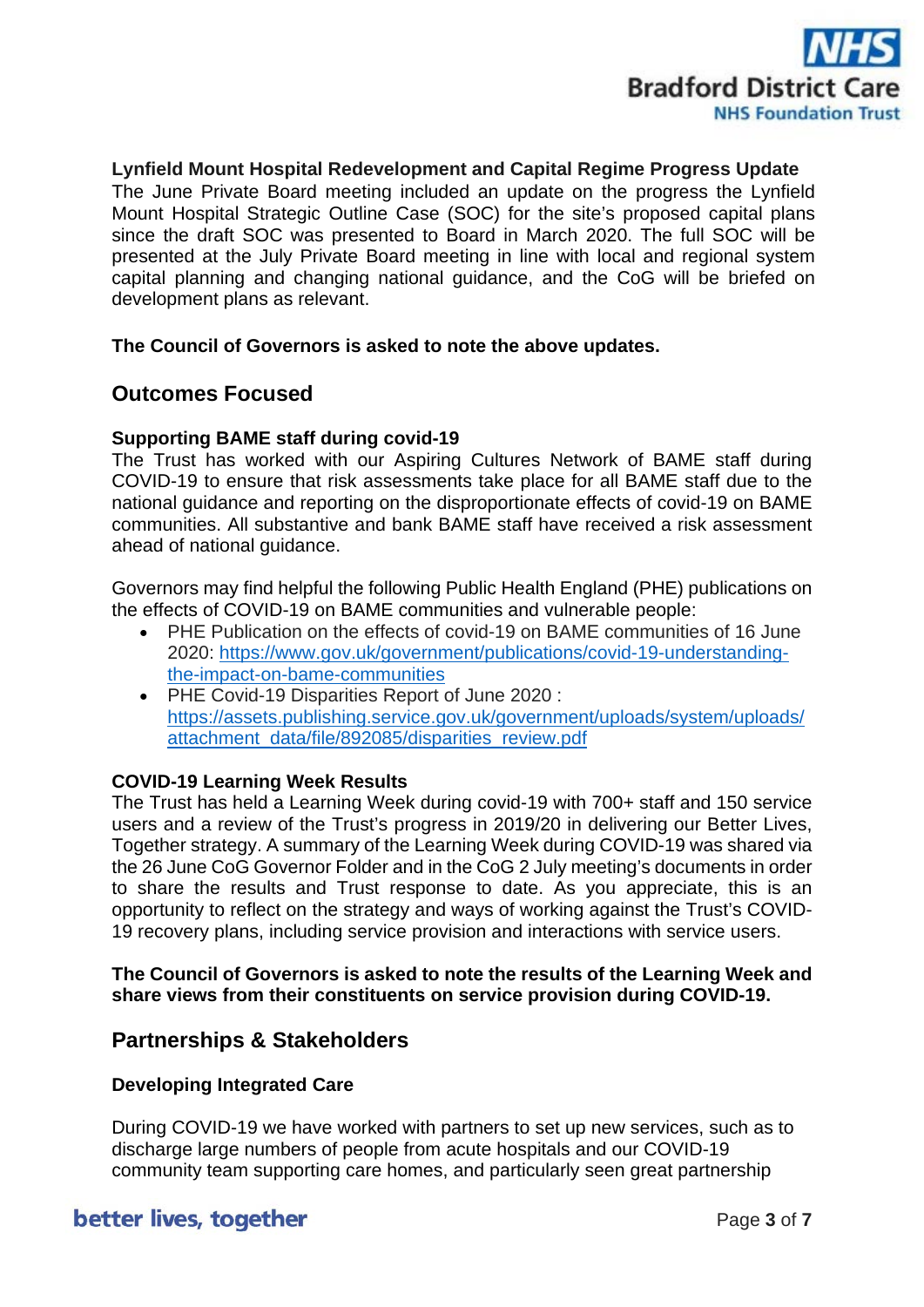

working with primary care, the voluntary & community sector (VCS) and social care. West Yorkshire & Harrogate NHS organisations have collaborated on PPE supplies, standardising approaches, co-ordinating activities, such as carers campaigns, bereavement helplines and liaison with the Police.

In recent weeks our local health care system for Bradford & Craven is developing an Act as One approach which the Trust is part of the local strategy of 'Happy, Healthy, at Home'. This approach includes six health care pathways to develop in partnership, including children and young people's mental health for which the Trust's Medical Director, David Sims, will be the Senior Responsible Officer.

In light of this current partnership work, recent local and regional discussions with external NHS colleagues, the follow-up from the BDCFT & VCS event on 10 March, and our on-going pilots with the Primary Care Network (PCN) Bradford Care Alliance, we are reflecting and looking ahead to our future integrated care plans. The Board reviewed current integrated care NHS best practice during a Private Board discussion session on 30 April, and reviewed the Trust's current community integration care work with Primary Care Networks and the VCS at a follow-up Trust Board development session on 14 May and at the June Private Board.

Due to the above, updates on integration work will be brought to future Board and CoG meetings.

**The Council of Governors is asked to note the above integrated care related activities and plans.** 

**West Yorkshire & Harrogate Partnership (WY&HP):** I attended a Partnership Board COVID-19 briefing session on 5 May with the Deputy Chair and Chief Executive. I particularly asked the Partnership about regional and national research and planning in relation to the effects of covid-19 on BAME NHS staff and communities. The Partnership especially shared a national article on recommendations to NHS Board on EDI which can be found here: [https://www.nhsconfed.org/blog/2020/04/equality-diversity-and-inclusion-at-the-time](https://www.nhsconfed.org/blog/2020/04/equality-diversity-and-inclusion-at-the-time-of-crisis-and-beyond)[of-crisis-and-beyond](https://www.nhsconfed.org/blog/2020/04/equality-diversity-and-inclusion-at-the-time-of-crisis-and-beyond) We are assured at this time that our Board are meeting the article's recommendations.

I attended a quarterly WY&HP Board virtual meeting on 2 June with the Chief Executive. Healthwatch regionally raised concerns over public perceptions of the lack of availability of usual NHS services, including in Bradford, and I have shared this via the Trust's Gold Command and the Communications team will respond to this, building on their recent #StillHeretoHelp campaign.

**MP Engagement:** I have aimed to engage with all MPs in our area since joining in September 2019, though due to the general election and now covid-19 these meetings have been delayed. However, I have recently met with the following MPs to update them on the Trust's work during COVID-19 and profile our plans for our Lynfield Mount capital development:

• 17 April: Judith Cummins MP

# better lives, together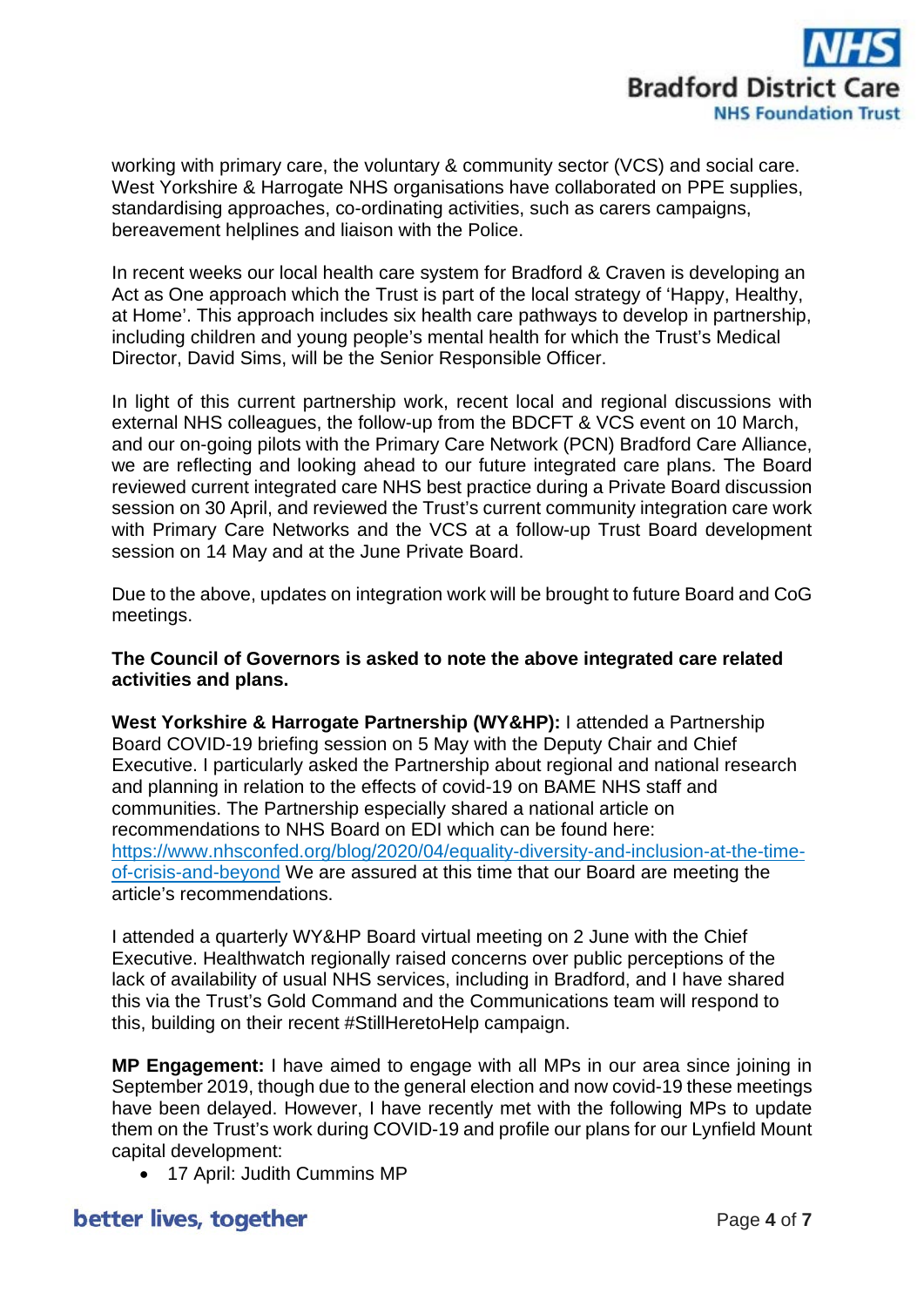

- 24 April: Robbie Moore MP, Philip Davies MP and Julian Smith MP
- 1 May: Naz Shah MP

There is a need to re-arrange a meeting with Imran Hussain MP. These meetings were followed up last month with a MP briefing covering COVID-19, the plans for the Lynfield Mount re-development and information sources, in consultations with the Incident Director Phil Hubbard and Director of Corporate Affairs Paul Hogg.

I have supported senior colleagues with MP queries during COVID-19, aiming to provide updates to MPs, though sharing a message of needing to have flexibility and longer response times on some enquiries due to the pressure of the incident. However, we continue to respond immediately on urgent matters.

**The CoG is asked to note the above external stakeholder engagement activities, aligned to the Trust's Better Lives, Together strategy and the regional partnership strategy.** 

# **People**

# **People – Board Roles**

# **New Non-Executive Director (NED)**

We officially welcomed Maz Ahmed as our new Non-Executive Director who joins the Board formally from May 2020, bringing his extensive private sector experience with Morrisons, and he will particularly take on the role as Chair of our Finance, Business and Investment Committee (FBIC). Thank you to Maz for joining the Trust previously as NED-Designate which has formed part of his induction.

Thank you to Andrew Chang for taking on the interim FBIC Chair role, following Rob Vincent's retirement in February 2020.

#### **Chief Executive Recruitment**

We short-listed for the Chief Executive role on 16 June, including four Non Executive Directors and two Executive Directors, along with me, and decided together to take forward four candidates. Work is taking place to finalise the details of the Assessment Centre which will take place the 29 & 30 June, with a Board of Directors Nomination Committee scheduled at the end of the process. Following this, an outcome report will be presented for approval to the Council of Governors on 2 July, I will provide a further update at the July Board meeting.

Our two day virtual process as a Foundation Trust on 29 & 30 June will feature:

• an external stakeholder Panel on 29 June consisting of the Chief Executives of Bradford Teaching Hospital, Airedale Hospital, Bradford & Craven CCG, the leader of Bradford Care Alliance and two leaders from the voluntary & community sector;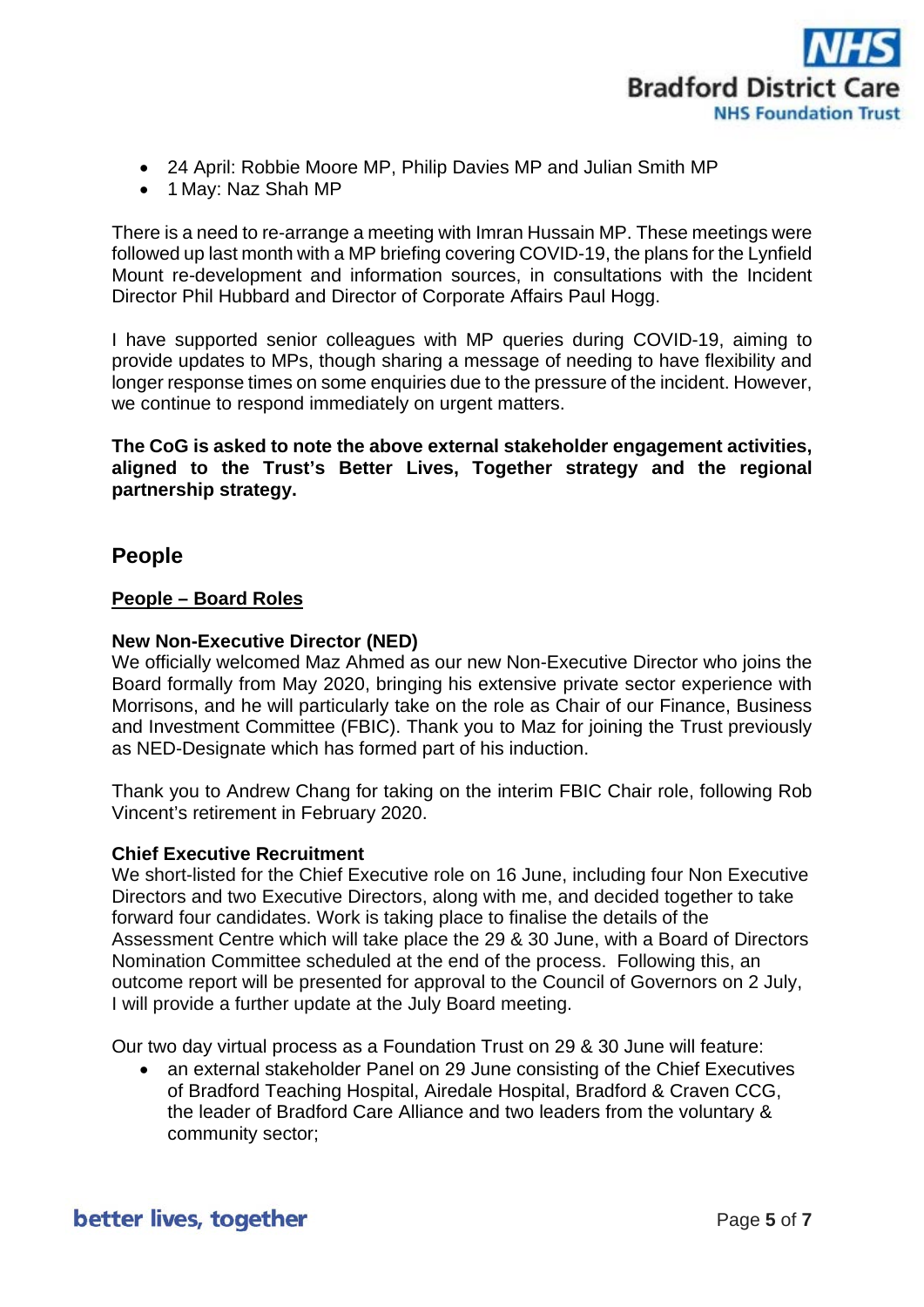

- an internal panel of six staff, including Staff Governors and the Chair of our BAME staff Network, posing questions to candidates, facilitated by our Medical Director, plus around 25 staff and Governors observing virtually;
- a service user Panel on 30 June, testing against our values and candidate approaches to service user engagement;
- an interview Panel on 30 June with Neil Thwaite, CEO of Greater Manchester Mental Health as an external assesor, alongside Board members and the Lead Governor.

Regional stakeholders have been kept informed of our plans and have been invited to contribute in advance feedback on candidate applications for the interview Panel's consideration.

# **Interim Executive Arrangements**

As shared previously with CoG via regular updates, our interim arrangements during the summer for the Trust after Brent Kilmurray leaves on 26 June and before the new Chief Executive starts will be our current Chief Operating Officer (COO) Patrick Scott moving into the role of Acting Chief Executive on 29 June and our Director of Nursing, Professions and Care Standards Phil Hubbard becoming Acting COO on the same date, supported by our Deputy Chief Executive Liz Romaniak, having followed an internal process in April. Alongside this interim leadership, we will bring in an Interim Director of Nursing, following a selection process.

# **Appraisals, including the Chair & Non Executive Director (NED) Appraisals**

My Chair and NED appraisals took place during 3 - 5 June in line with national requirements released 2019 from NHS England/Improvement on the Chair appraisal framework. The results of these appraisals will be reported to the Council of Governors (CoG) Remuneration Committee on 23 June and the CoG meeting on 2 July. Thank you to NEDs for their continued commitments and valuable contributions to the Trust.

The Board of Directors Renumeration Committee met on 15 June to particularly review the results of the Executive and Associate Director appraisals for 2019/20, including the Chief Executive's held by me as Chair, supported the proposed Executive Management Team individual objectives for 2020/21, and received assurance on compliance with the fit and proper person regulation for Board members.

# **NeXT Director Programme**

Sarah Jones has now ended her role with the Trust as a remunerated Board advisor. However, she will continue her involvement with the Trust via the NHS England and NHS Improvement (NHSE/I) Next Director development programme for aspirant Non Executive Directors and in an un-remunerated role.

Keely Howard, Resourcing and Appointments Development Manager from NHSI/E confirmed Sarah's place on the programme on 13 May and Sarah's placement on the programme is now live. Sarah will join Board and Quality & Safety Committee meetings as a non-voting member.